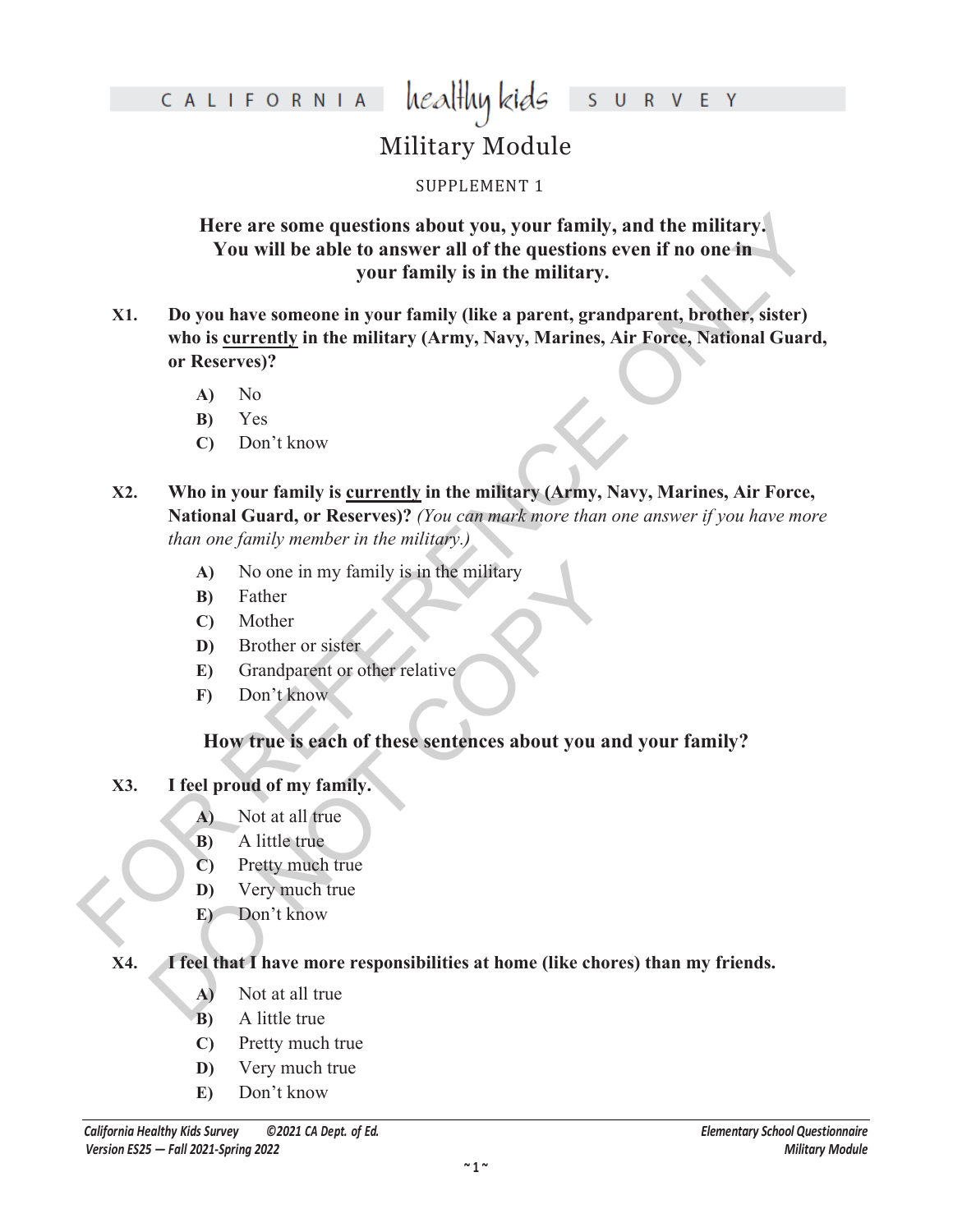# healthykids survey

# Military Module

## SUPPLEMENT 1

### **X5. I have traveled a lot and have seen many interesting places.**

- **A)** Not at all true
- **B)** A little true
- **C)** Pretty much true
- **D)** Very much true
- **E)** Don't know

## **X6. I know how to solve problems in my life better than most of my friends.**

- **A)** Not at all true
- **B)** A little true
- **C)** Pretty much true
- **D)** Very much true
- **E)** Don't know

# X5. I have traveled a lot and have seen many interesting places.<br>
A) Not at all true<br>
(C) Pretty much true<br>
D) Very much true<br>
D) Very much true<br>
D) Very much true<br>
(C) Pretty much true<br>
(C) Pretty much true<br>
(C) Pretty m When I grow up I would like to join the military (Army, N<br>
National Guard, or Reservés).<br>
A) Not at all true<br>
B) A little true<br>
C) Pretty much true<br>
E) Don't know<br>
Adults in this school respect my family.<br>
A) Not at all t **X7. When I grow up I would like to join the military (Army, Navy, Marines, Air Force, National Guard, or Reserves).**

- **A)** Not at all true
- **B**) A little true
- **C)** Pretty much true
- **D)** Very much true
- **E)** Don't know

# **X8. Adults in this school respect my family.**

- **A)** Not at all true
- **B**) A little true
- **C)** Pretty much true
- **D)** Very much true
- **E**) Don't know

# **X9. I felt welcomed when I came to this school.**

- **A)** Not at all true
- **B)** A little true
- **C)** Pretty much true
- **D)** Very much true
- **E)** Don't know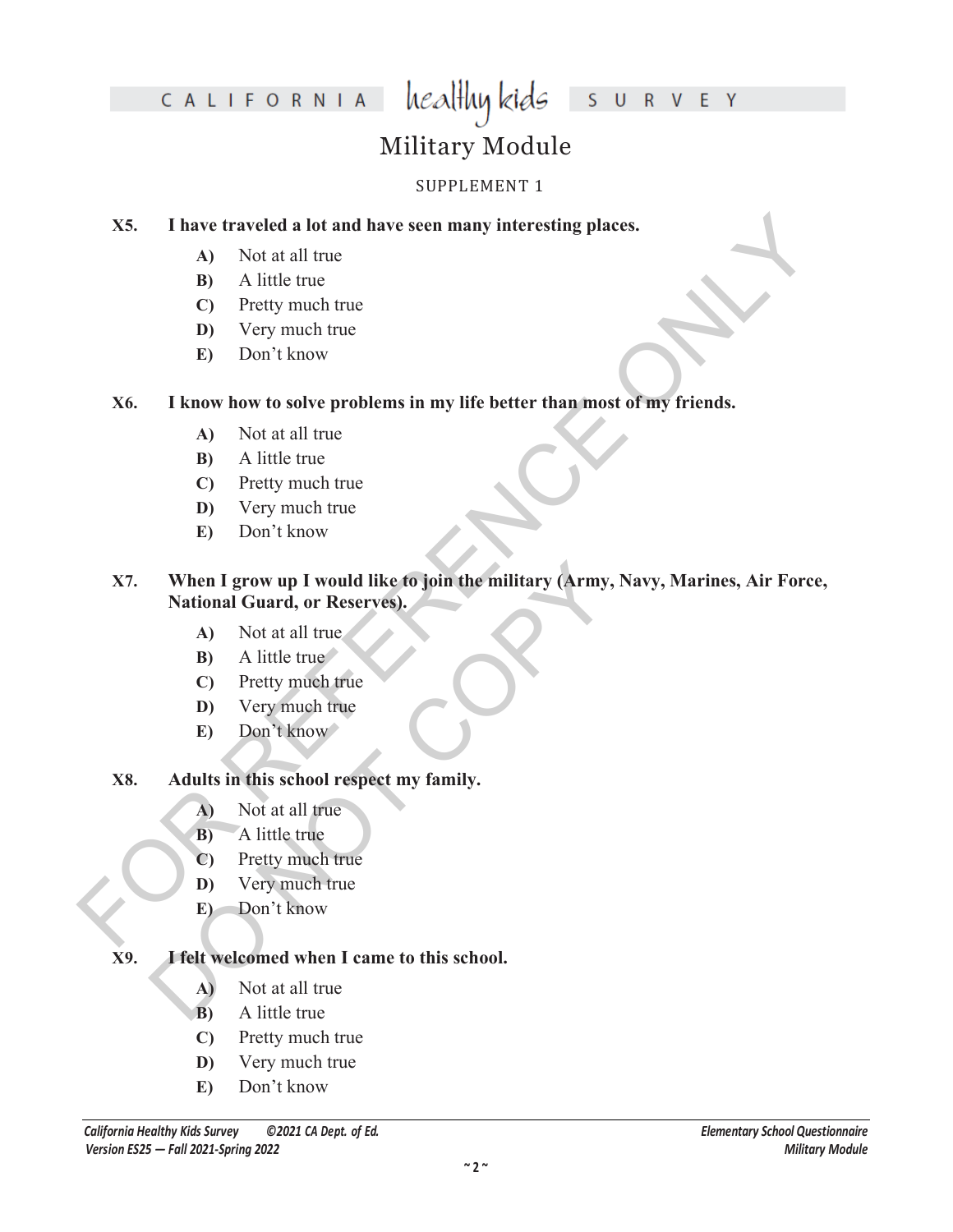# heal<del>l</del>luy kids S U R V E Y

# Military Module

## SUPPLEMENT 1

### **X10. I have a hard time paying attention in school.**

- **A)** Not at all true
- **B)** A little true
- **C)** Pretty much true
- **D)** Very much true
- **E)** Don't know

## **X11. My parents help me with my school work.**

- **A)** Not at all true
- **B)** A little true
- **C)** Pretty much true
- **D)** Very much true
- **E)** Don't know

# X10. Thave a hard time paying attention in school.<br>
A) Not at all true<br>
E) Por thy much true<br>
D Por Theory much true<br>
D Por Theory much true<br>
D Por Theory much true<br>
D A little true<br>
C) Pretty much true<br>
C) Pretty much tr My parents come to school to meet my teachers or to atter<br>sports events, plays, or concerts).<br>A) Not at all true<br>B) A little true<br>C) Pretty much true<br>D) Very much true<br>E) Don't know<br>How many times did you have to change yo **X12. My parents come to school to meet my teachers or to attend events (like parent nights, sports events, plays, or concerts).**

- **A)** Not at all true
- **B**) A little true
- **C)** Pretty much true
- **D)** Very much true
- **E)** Don't know

# **X13. How many times did you have to change your school because you moved away?**

- **A)** I did not change school because I moved
- **B)** Changed once
- **C)** Twice
- **D)** Three times
- **E)** Four times
- **F)** More than four times
- **G)** Don't know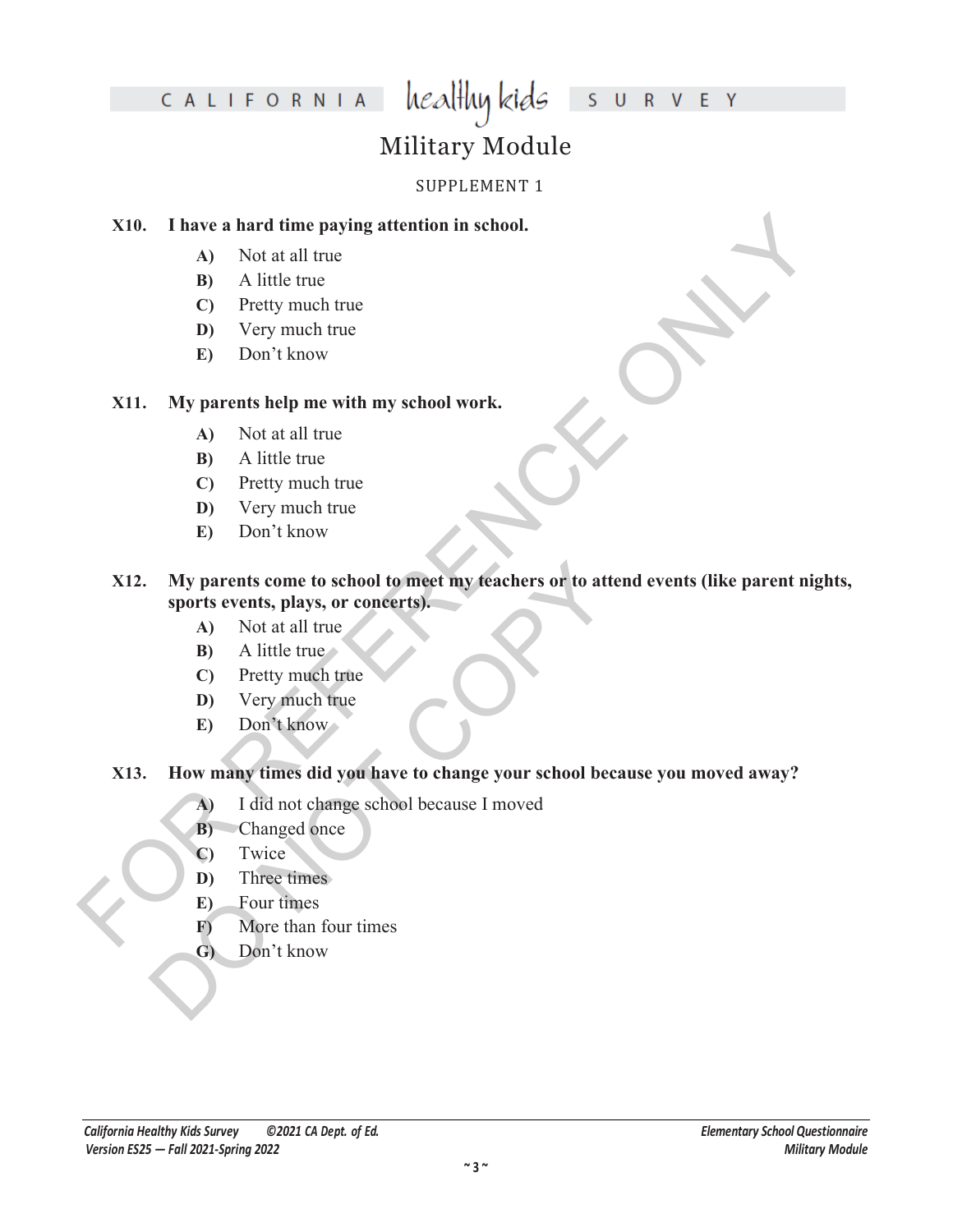# healthykids surver

# Military Module

# SUPPLEMENT 1

# X14. I have a hard time making friends because I have to change schools often.<br>
A) Not at all true<br>
B) A little true<br>
C) Pretty much true<br>
D) Very much true<br>
E) Don't know<br>
How often did you<br>  $\times$  How often did you<br>  $\times$  **X14. I have a hard time making friends because I have to change schools often.**

- **A)** Not at all true
- **B)** A little true
- **C)** Pretty much true
- **D)** Very much true
- **E)** Don't know

# **How often did you …**

## **X15. Feel full of energy in the last 30 days?**

- **A)** None of the time
- **B)** A little of the time
- **C)** Some of the time
- **D)** Most of the time
- **E)** All of the time
- **F)** Don't know

# **X16. Feel happy in the last 30 days?**

- **A)** None of the time
- **B)** A little of the time
- **C)** Some of the time
- **D)** Most of the time
- **E)** All of the time
- **F)** Don't know

# D) Most of the time<br>
E) All of the time<br>
F) Don't know<br>
Feel happy in the <u>last 30 days</u>?<br>
A) None of the time<br>
B) A little of the time<br>
C) Some of the time<br>
E) All of the time<br>
F) Don't know<br>
Feel like everything is hard **X17. Feel like everything is hard to do in the last 30 days?**

- **A)** None of the time
- **B)** A little of the time
- **C)** Some of the time
- **D)** Most of the time
- **E)** All of the time
- **F)** Don't know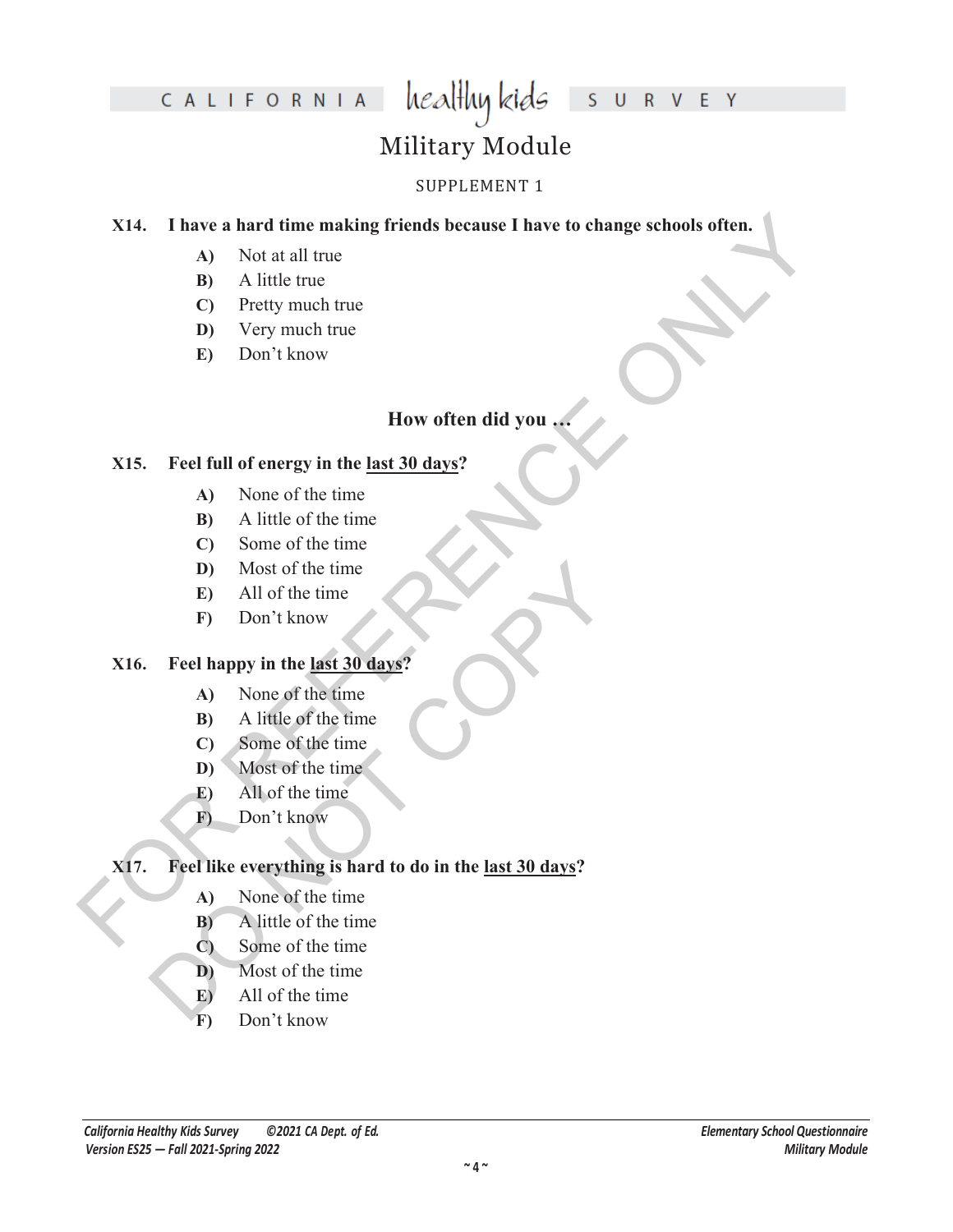# healthy kids S U R V E Y

# Military Module

# SUPPLEMENT 1

# **How often did you …**

# **For the transfer of the time**<br> **FOR REFERENCE ASSESS**<br> **FOR REFERENCE THE CONSIDER (B)**<br> **FOR REFERENCE ASSESS**<br> **EXECUTE:**<br> **FOR A REFERENCE ONLY AND INSTERS (FOR REFERENCE ONLY) MOSE of the time<br>
<b>FOR A REFERENCE ONLY X18. Feel like nothing makes you happy in the last 30 days?**

- **A)** None of the time
- **B)** A little of the time
- **C)** Some of the time
- **D)** Most of the time
- **E)** All of the time
- **F)** Don't know

## **X19. Feel like it is hard to sit still in the last 30 days?**

- **A)** None of the time
- **B)** A little of the time
- **C)** Some of the time
- **D)** Most of the time
- **E)** All of the time
- **F)** Don't know

# D Most of the time<br>
E) All of the time<br>
F) Don't know<br>
Feel good about life in the <u>last 30 days?</u><br>
A) None of the time<br>
B) A little of the time<br>
C) Some of the time<br>
F) All of the time<br>
F) Don't know<br>
Feel nervous in the **X20. Feel good about life in the last 30 days?**

- **A)** None of the time
- **B)** A little of the time
- **C)** Some of the time
- **D)** Most of the time
- **E)** All of the time
- **F)** Don't know

# **X21. Feel nervous in the last 30 days?**

- **A)** None of the time
- **B)** A little of the time
- **C)** Some of the time
- **D)** Most of the time
- **E)** All of the time
- **F)** Don't know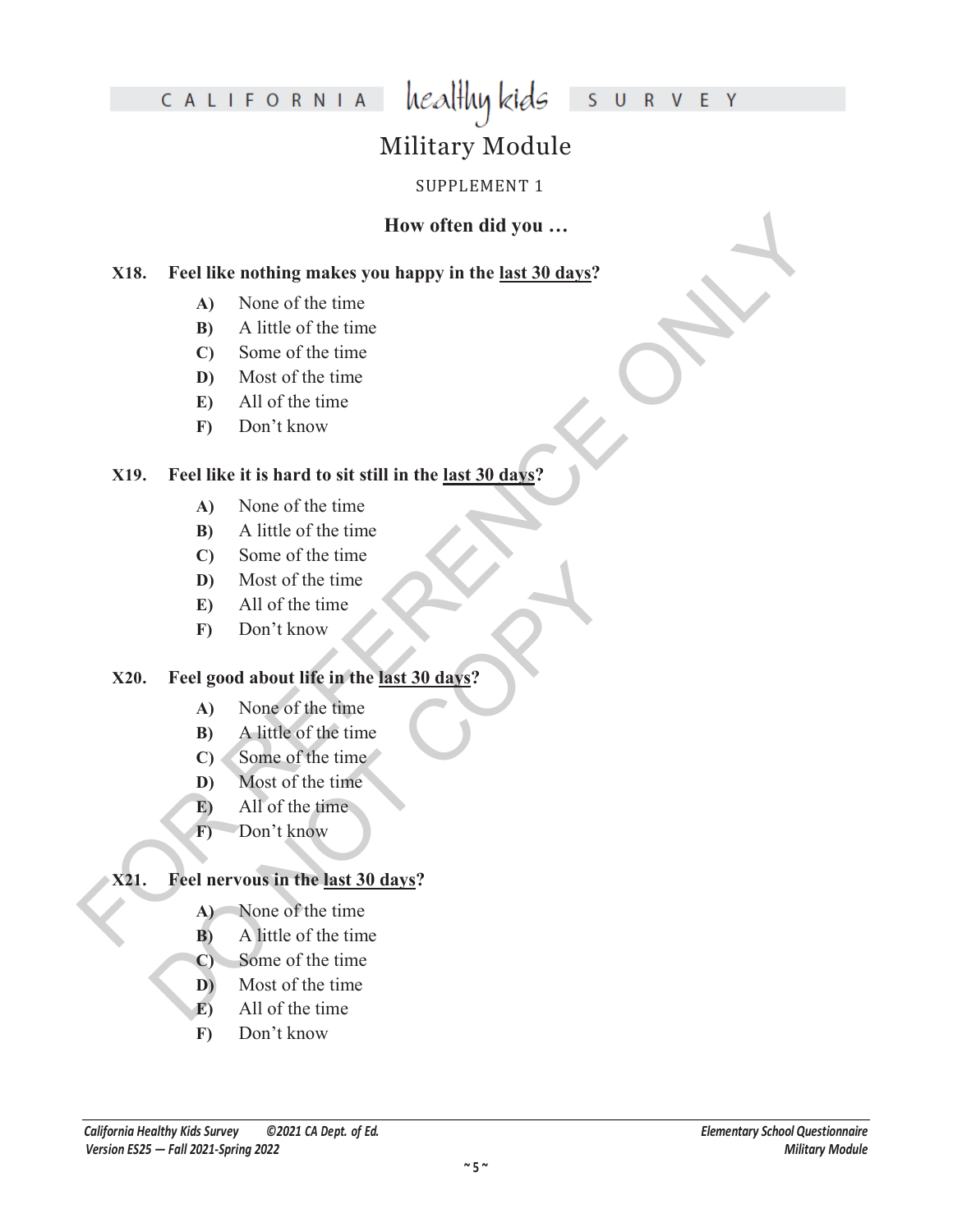# healthykids surver

# Military Module

## SUPPLEMENT 1

## **How often did you …**

# How offen did you ...<br>
X22. Feel that you do not have much hope in the <u>last 30 days?</u><br>
A) Nintel of the time<br>
D) Must of the time<br>
C) Some of the time<br>
F) All of the time<br>
F) Don't know<br>
M) A little of the time<br>
C) Some o **X22. Feel that you do not have much hope in the last 30 days?**

- **A)** None of the time
- **B)** A little of the time
- **C)** Some of the time
- **D)** Most of the time
- **E)** All of the time
- **F)** Don't know

### **X23. Feel excited in the last 30 days?**

- **A)** None of the time
- **B)** A little of the time
- **C)** Some of the time
- D) Most of the time<br>E) All of the time<br>F) Don't know<br>Copyright Copyright Copyright<br>Copyright Copyright Copyright Copyright Copyright Copyright Copyright Copyright Copyright Copyright Copyright<br>Copyright Copyright Copyright **D)** Most of the time
	- **E)** All of the time
	- **F)** Don't know